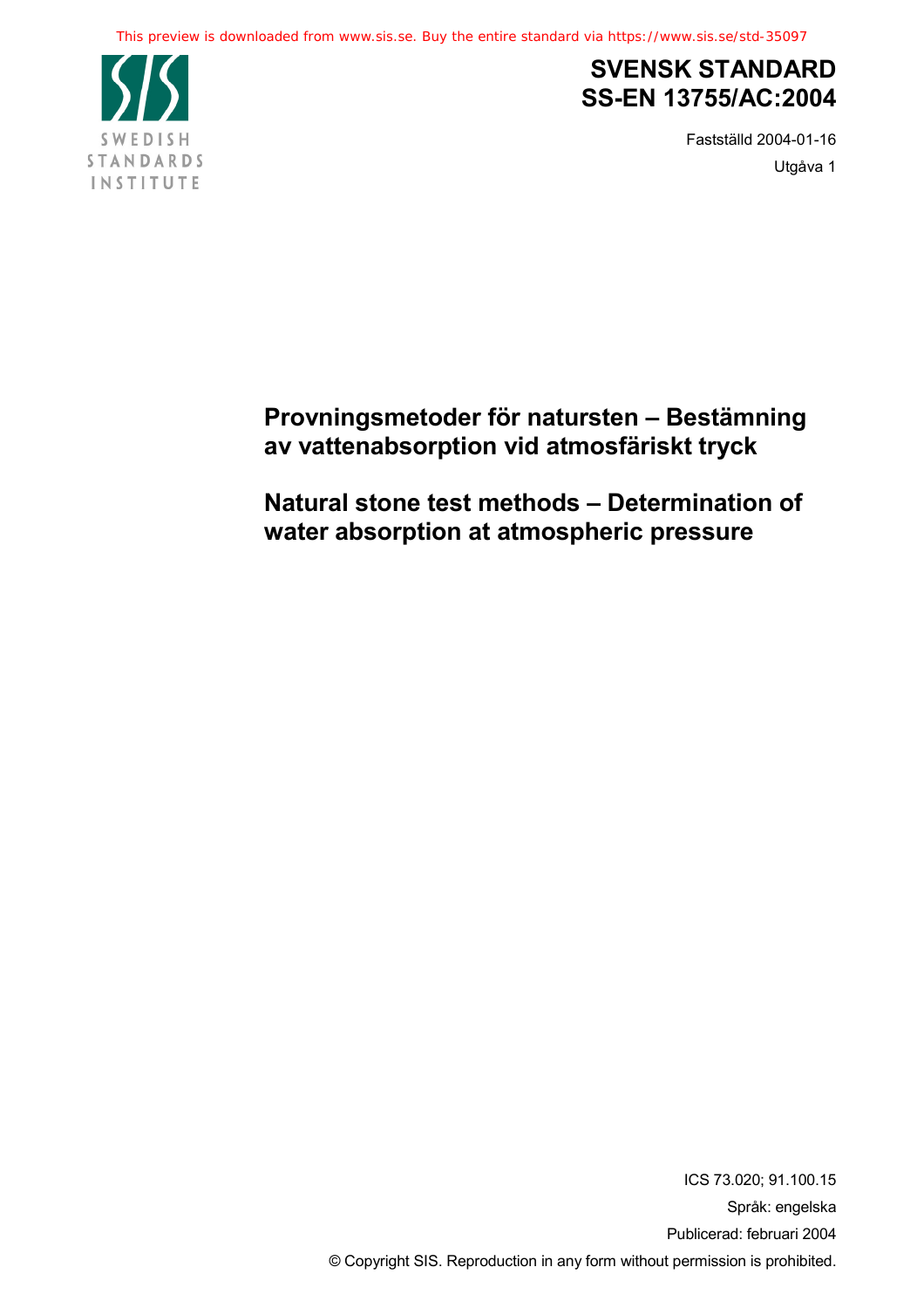Europastandarden EN 13755:2001/AC:2003 gäller som svensk standard. Detta dokument innehåller den officiella engelska versionen av EN 13755:2001/AC:2003.

The European Standard EN 13755:2001/AC:2003 has the status of a Swedish Standard. This document contains the official English version of EN 13755:2001/AC:2003.

Upplysningar om **sakinnehållet** i standarden lämnas av SIS, Swedish Standards Institute, telefon 08 - 555 520 00.

Standarder kan beställas hos SIS Förlag AB som även lämnar **allmänna upplysningar** om svensk och utländsk standard. *Postadress*: SIS Förlag AB, 118 80 STOCKHOLM *Telefon*: 08 - 555 523 10. *Telefax*: 08 - 555 523 11 *E-post*: sis.sales@sis.se. *Internet*: www.sis.se